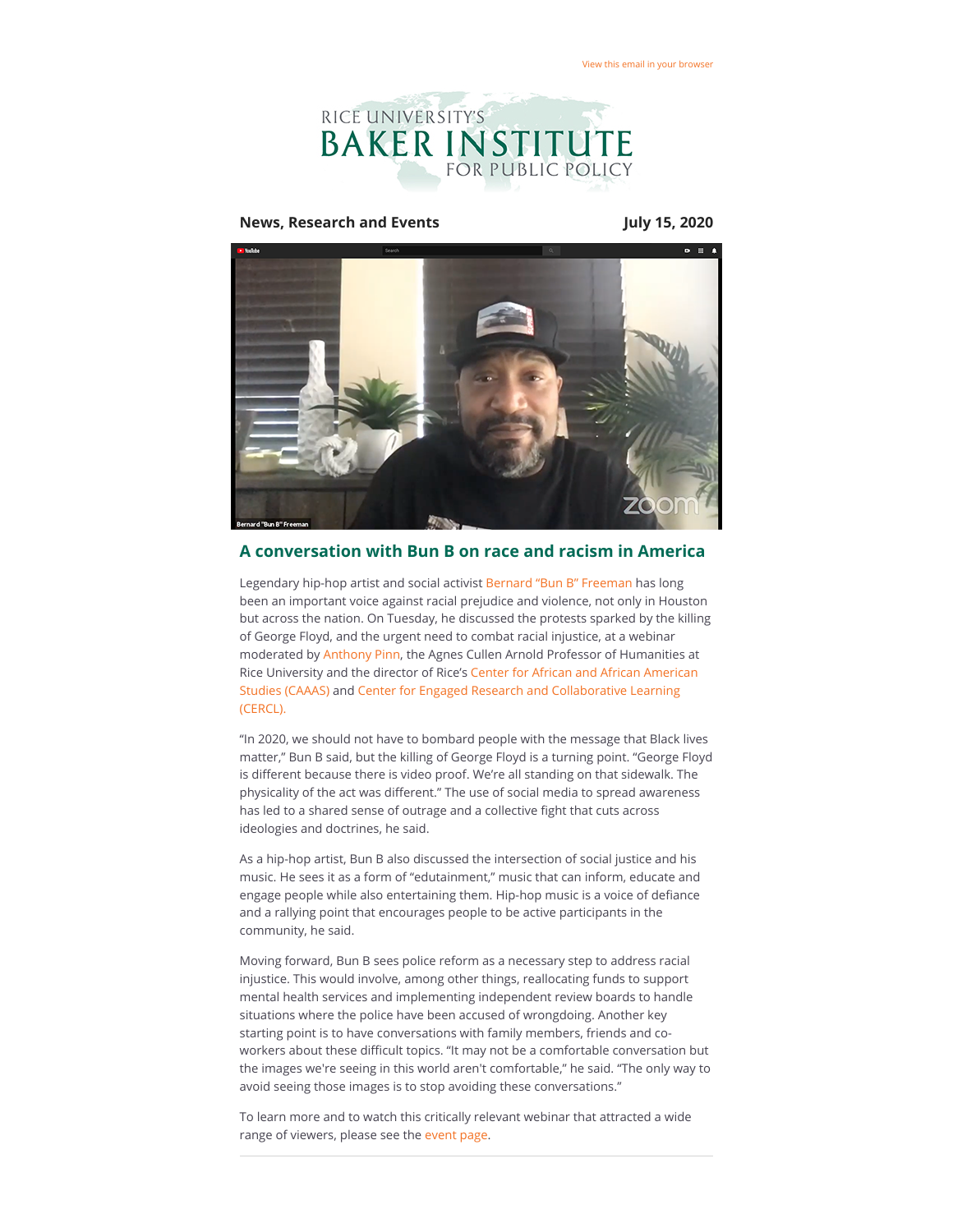# **"Covid-19 is clearly showing what Texans already know: the state needs to address underlying, non-medical conditions that have a dramatic impact on their health."**

[Elena Marks,](https://riceconnect.rice.edu/page.redir?target=https%3a%2f%2fwww.bakerinstitute.org%2fexperts%2felena-m-marks%2f&srcid=144126&srctid=1&erid=8197c2a1-876e-48bd-a4d1-0d9ffd87d404&trid=8197c2a1-876e-48bd-a4d1-0d9ffd87d404) Nonresident Fellow in Health Policy, Baker Institute; President and CEO, Episcopal Health Foundation, to [Community Impact Newspaper](https://riceconnect.rice.edu/page.redir?target=https%3a%2f%2fcommunityimpact.com%2fhouston%2fbellaire-meyerland-west-university%2fhealth-care%2f2020%2f07%2f02%2fsurvey-texans-support-emphasis-on-improving-economy-safety-pollution-to-address-overall-health%2f&srcid=144126&srctid=1&erid=8197c2a1-876e-48bd-a4d1-0d9ffd87d404&trid=8197c2a1-876e-48bd-a4d1-0d9ffd87d404)



## **The impact of Covid-19 on vulnerable families**

While the pandemic upends life around the globe, many vulnerable people in the U.S. — including low-income mothers, children, undocumented immigrants and refugees — face serious challenges that extend beyond immediate health concerns. In a recent [series of reports,](https://riceconnect.rice.edu/page.redir?target=https%3a%2f%2fwww.bakerinstitute.org%2fresearch%2fimpact-covid-19-vulnerable-families%2f&srcid=144126&srctid=1&erid=8197c2a1-876e-48bd-a4d1-0d9ffd87d404&trid=8197c2a1-876e-48bd-a4d1-0d9ffd87d404) [Quianta Moore](https://riceconnect.rice.edu/page.redir?target=https%3a%2f%2fwww.bakerinstitute.org%2fexperts%2fquianta-moore%2f&srcid=144126&srctid=1&erid=8197c2a1-876e-48bd-a4d1-0d9ffd87d404&trid=8197c2a1-876e-48bd-a4d1-0d9ffd87d404), fellow in child health policy, collaborated with Baker Institute experts across disciplines to look at the struggles of these populations and the policies that may help them.

[The series launched with an examination of the pandemic's impact on low-income,](https://riceconnect.rice.edu/page.redir?target=https%3a%2f%2fwww.bakerinstitute.org%2fresearch%2fhidden-figures%2f&srcid=144126&srctid=1&erid=8197c2a1-876e-48bd-a4d1-0d9ffd87d404&trid=8197c2a1-876e-48bd-a4d1-0d9ffd87d404) [working mothers. Moore and](https://riceconnect.rice.edu/page.redir?target=https%3a%2f%2fwww.bakerinstitute.org%2fexperts%2fzeinab-bakhiet%2f&srcid=144126&srctid=1&erid=8197c2a1-876e-48bd-a4d1-0d9ffd87d404&trid=8197c2a1-876e-48bd-a4d1-0d9ffd87d404) [Joyce Beeb](https://riceconnect.rice.edu/page.redir?target=https%3a%2f%2fwww.bakerinstitute.org%2fexperts%2fjoyce-beebe%2f&srcid=144126&srctid=1&erid=8197c2a1-876e-48bd-a4d1-0d9ffd87d404&trid=8197c2a1-876e-48bd-a4d1-0d9ffd87d404)e, fellow in public finance, and Zeinab Bakhiet, a research project manager for the Center for Health and Biosciences, considered how federal legislation enacted to prevent the spread of Covid-19 has unintended consequences for those who must now balance a low-wage job with extra childcare responsibilities. In a [related brief](https://riceconnect.rice.edu/page.redir?target=https%3a%2f%2fwww.bakerinstitute.org%2fresearch%2famericas-children-responding-to-the-crisis-now-with-the-future-in-mind%2f&srcid=144126&srctid=1&erid=8197c2a1-876e-48bd-a4d1-0d9ffd87d404&trid=8197c2a1-876e-48bd-a4d1-0d9ffd87d404), Moore and [Christopher Greeley,](https://riceconnect.rice.edu/page.redir?target=https%3a%2f%2fwww.bcm.edu%2fpeople-search%2fchristopher-greeley-22183&srcid=144126&srctid=1&erid=8197c2a1-876e-48bd-a4d1-0d9ffd87d404&trid=8197c2a1-876e-48bd-a4d1-0d9ffd87d404) a professor of pediatrics at the Baylor College of Medicine, explain how parental stress can produce negative physiological responses in the developing brains of infants and young children. This irreversibly alters the child's brain structure, impacting their long-term prospects for good health and academic and economic success. Now is the time to institute policies and practices that mitigate the effects of the pandemic on the next generation, they write.

A [third report](https://riceconnect.rice.edu/page.redir?target=https%3a%2f%2fwww.bakerinstitute.org%2fresearch%2fundocumented-and-unprotected-health-challenges-immigrants-during-covid-19-pandemic%2f&srcid=144126&srctid=1&erid=8197c2a1-876e-48bd-a4d1-0d9ffd87d404&trid=8197c2a1-876e-48bd-a4d1-0d9ffd87d404) — by Moore and [Laura Zelaya,](https://riceconnect.rice.edu/page.redir?target=https%3a%2f%2fwww.bakerinstitute.org%2fexperts%2flaura-zelaya%2f&srcid=144126&srctid=1&erid=8197c2a1-876e-48bd-a4d1-0d9ffd87d404&trid=8197c2a1-876e-48bd-a4d1-0d9ffd87d404) the outreach coordinator for the Center for Health and Biosciences, and [Pamela Lizette Cruz](https://riceconnect.rice.edu/page.redir?target=https%3a%2f%2fwww.bakerinstitute.org%2fexperts%2fpamela-lizette-cruz%2f&srcid=144126&srctid=1&erid=8197c2a1-876e-48bd-a4d1-0d9ffd87d404&trid=8197c2a1-876e-48bd-a4d1-0d9ffd87d404), a research analyst for the Center for the United States and Mexico — argues that Covid-19 relief policies should include provisions to protect the well-being of undocumented immigrants in the U.S. for the safety and health of all who reside here. Similarly, resettled refugees face inherent vulnerabilities that are worsened by the Covid-19 crisis. Such challenges can be mitigated through trauma-informed, culturally appropriate health care, social service and educational resources and greater clarity about access to Covid-19 benefits and provisions, write Moore, Bakhiet and Kelsey Norman, the director of the Women's Rights, Human Rights and Refugees Program, in the series' fi[nal report.](https://riceconnect.rice.edu/page.redir?target=https%3a%2f%2fwww.bakerinstitute.org%2fresearch%2fbuilding-new-life-uncertain-times-impact-covid-19-refugees-us%2f&srcid=144126&srctid=1&erid=8197c2a1-876e-48bd-a4d1-0d9ffd87d404&trid=8197c2a1-876e-48bd-a4d1-0d9ffd87d404)

To learn more about the impact of Covid-19 on vulnerable families, check out the [full series](https://riceconnect.rice.edu/page.redir?target=https%3a%2f%2fwww.bakerinstitute.org%2fresearch%2fimpact-covid-19-vulnerable-families%2f&srcid=144126&srctid=1&erid=8197c2a1-876e-48bd-a4d1-0d9ffd87d404&trid=8197c2a1-876e-48bd-a4d1-0d9ffd87d404) in the Baker Institute's online research library.